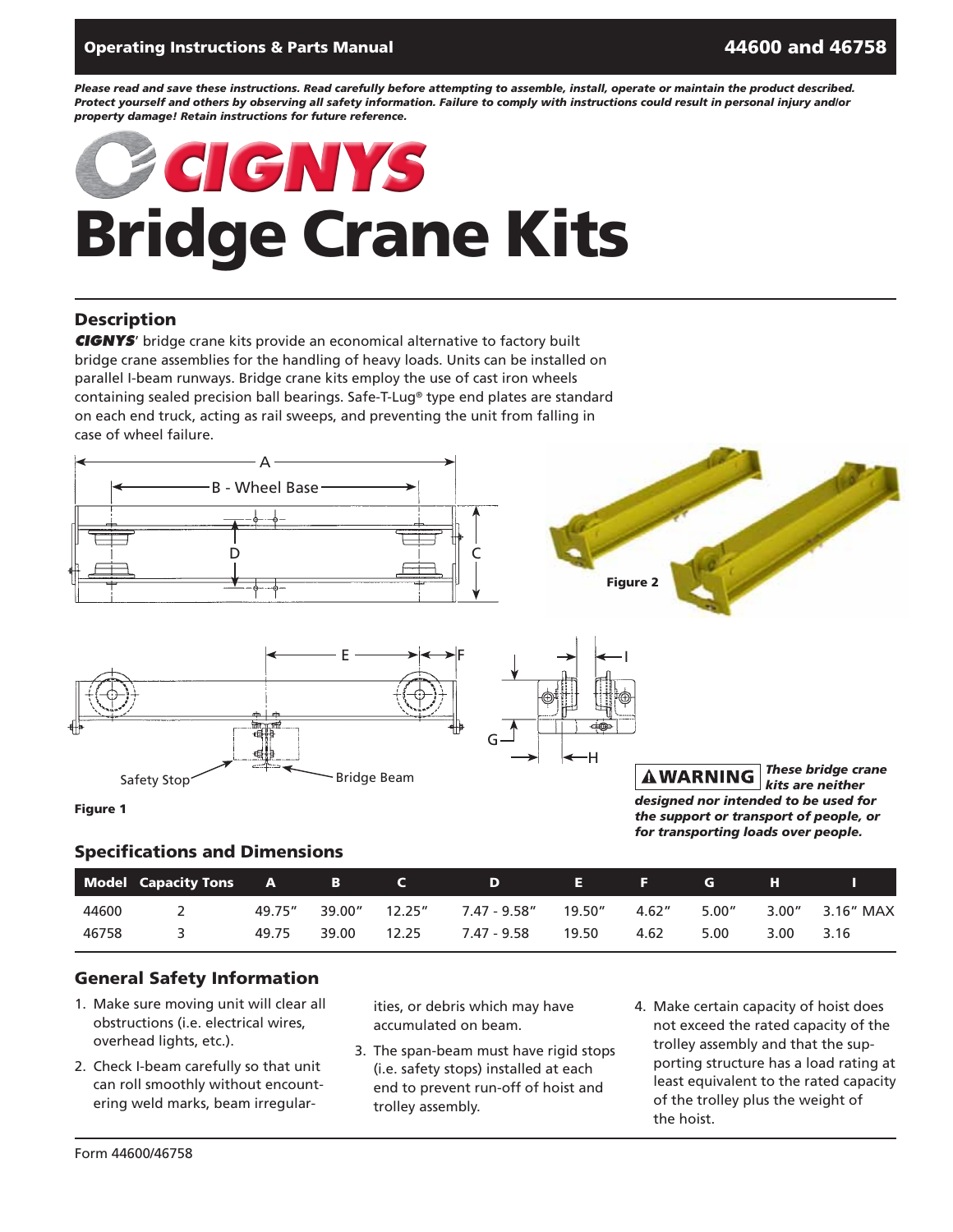*These kits are*

## **CIGNYS** Bridge Crane Kits

#### Installation

#### Important – Read This First

*Do not load beyond* **AWARNING** *rated capacity.*

*Do Not use for* **AWARNING** *human transport.*

#### application and use

Model 44600 (2 Ton) bridge crane kit can be used to construct bridge cranes ranging up to 4,000 lbs. capacity. Model 46758 (3 Ton) bridge crane kit can be used to construct bridge cranes ranging up to 6,000 lbs. capacity. All necessary parts are included in these kits for the construction of the bridge crane units with the exception of the brace assembly and span-beam. Refer to page 5 for replacement parts and assessories.

#### BRIDGE CRANE TRUCK DESIGN

Model 44600 (2 Ton) and Model 46758 (3 Ton) bridge crane trucks are designed to fit 6" to 12" American Standard I-beams (3.33" to 5.06" flange width).

Bridge crane trucks are 2-piece angle construction with flanged wheels mounted on the assembly. No shims or spacers are required for units to obtain the correct flange clearance.

Both models use universal tread wheels. Universal tread wheels are of a unique design that can also be used for wide flange beams, patented tracks, and rails having 3.33" to 5.06" flange widths.

#### SPAN-BEAM DETERMINATION

The size of the I-beam required to provide adequate strength for the span-beam depends on the rated load and the length of the span. Refer to Table 1 for the minimum beam size that should be used for various combinations of spans and load ratings.

The span-beam should be at least 8" longer than the span from centerline to centerline of the parallel tracks.

Table 1 is to be used in determining the proper size span-beam to meet your overall capacity and span requirements.

#### **A CAUTION**

*intended for industrial use only and should not be used to lift, support, or otherwise transport people, or carry loads over people.*

#### *As a safety* A CAUTION

*measure, each end of the span-beam must have a rigid stop installed to prevent run-off of the hoist assembly (See Figure 3).*

**NOTE:** Chain hoist and trolley included in capacity. Loads are based on ASTM-47 or equal.

Beam weights are per foot of beam. Multiply weight figure shown by length (in feet) of span-beam used in computing total installed weight.



#### Table 1 — Beam Size (beam height x weight per foot in pounds)

| <b>Capacity</b><br>(Lbs.) | $10$ ft.<br><b>Span</b><br><b>Beam Size</b> | $12.5$ ft.<br><b>Span</b><br><b>Beam Size</b> | $15$ ft.<br><b>Span</b><br><b>Beam Size</b> | $17.5$ ft.<br>Span<br><b>Beam Size</b> | 20 ft.<br>Span<br><b>Beam Size</b> | $22.5$ ft.<br>Span<br><b>Beam Size</b> | 25 ft.<br><b>Span</b><br><b>Beam Size</b> | $27.5$ ft.<br><b>Span</b><br><b>Beam Size</b> | 30 ft.<br><b>Span</b><br><b>Beam Size</b> |
|---------------------------|---------------------------------------------|-----------------------------------------------|---------------------------------------------|----------------------------------------|------------------------------------|----------------------------------------|-------------------------------------------|-----------------------------------------------|-------------------------------------------|
| 500                       | $6''$ x 12.5#                               | $6''$ x 12.5#                                 | $6''$ x 12.5#                               | $6''$ x 12.5#                          | $6''$ x 12.5#                      | $6''$ x 12.5#                          | $7''$ x 15.3#                             | $7''$ x 15.3#                                 | $7''$ x 20.0#                             |
| 1000                      | $6''$ x 12.5#                               | $7''$ x 15.3#                                 | $7''$ x 15.3#                               | $7''$ x 15.3#                          | $7''$ x 20.0#                      | $8''$ x 18.4#                          | $8''$ x 23.0#                             | $10''$ x 25.4#                                | $10''$ x 25.4#                            |
| 2000                      | $7''$ x 15.3#                               | $8''$ x 18.4#                                 | $8''$ x 23.0#                               | $10''$ x 25.4#                         | $10''$ x 25.4#                     | $10''$ x 35.0#                         | 12"x 31.8#                                | 12"x 31.8#                                    | $12''$ x 35.0#                            |
| 3000                      | $8''$ x 23.0#                               | $10''$ x 25.4#                                | $10'' \times 35.0$ #                        | 12" x 31.8#                            |                                    | $12''$ x 35.0# 15" x 42.9#             | $15''$ x 42.9#                            | $15''$ x 42.9#                                | $15''$ x 42.9#                            |
| 4000                      | $10''$ x 25.4#                              | $10'' \times 35.0#$                           | $12''$ x 31.8#                              | $15'' \times 42.9#$                    |                                    | $15''$ x 42.9# $15''$ x 42.9#          | $15'' \times 42.9#$                       | $18'' \times 54.7#$                           | $18'' \times 54.7#$                       |
| 6000                      | $12''$ x 31.8#                              | $12''$ x 31.8#                                | 12" x 31.8#                                 | 15" x 42.9#                            | $15''$ x 42.9# $15''$ x 42.9#      |                                        | 18" x 54.7#                               | $18''$ x 54.7#                                | 18" x 54.7#                               |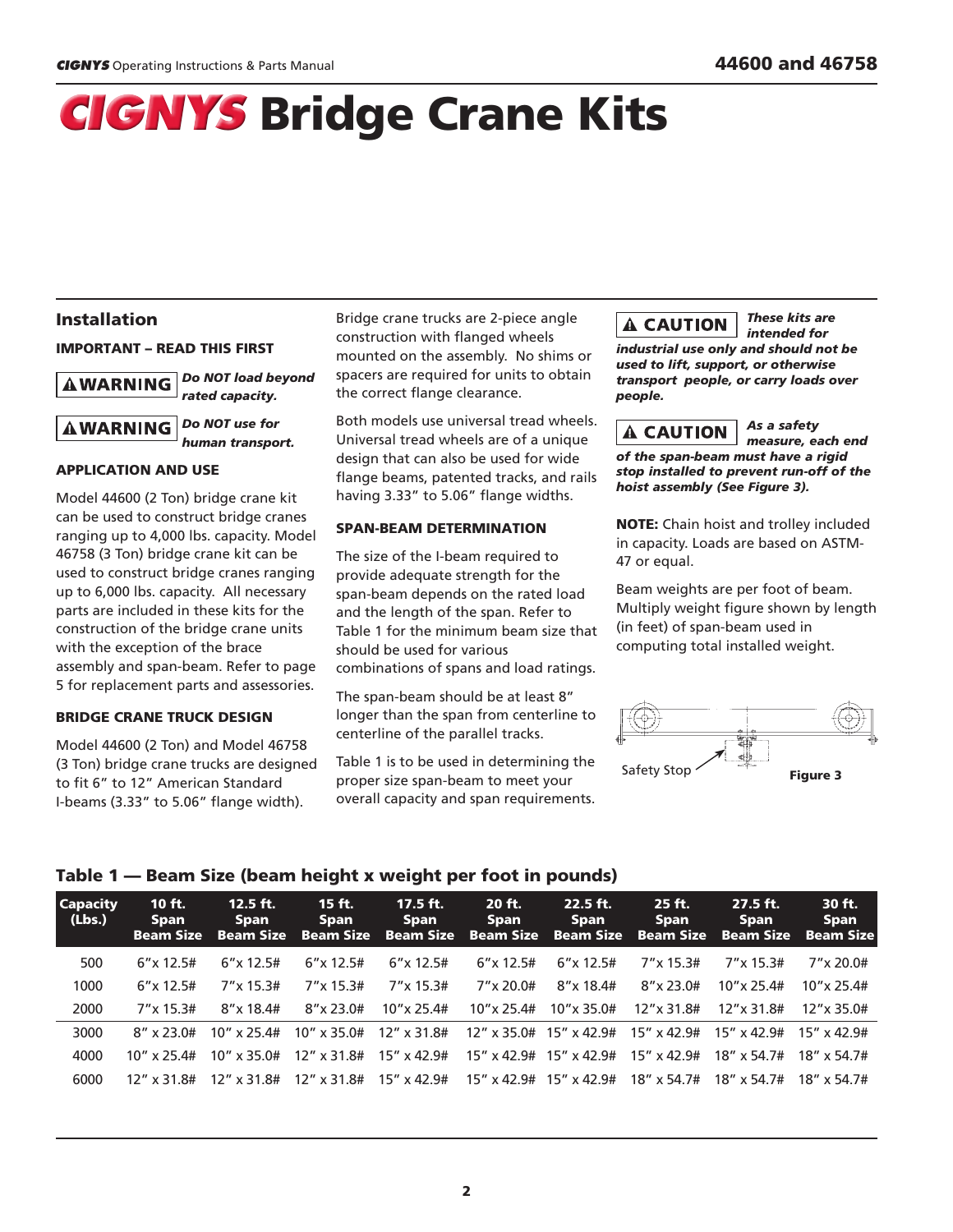### Models 44600 and 46758

#### Installation (Continued)

#### **PREPARATION**

- 1. The first step when installing the bridge crane kit is to be sure that the runway beams are parallel within 1⁄8" maximum.
- 2. Caution should be exercised to make certain each parallel track will withstand the capacities you will carry, plus the added weight of the spanbeam, bridge unit, hoist, and other accessories. A minimum safety factor of 5:1 should be used in determining if the parallel I-beam will support the intended load. If there is any doubt, a structural engineer should be consulted.

#### TRUCK POSITIONING

- 1. Place the adjustable end truck on one of the parallel I-beams. Loosen the 1⁄2" bolt located in the slot at the end of the truck. Move the two (2) end truck halves so that there is 1⁄8" clearance between the wheel flange and the beam flange on each side. Tighten the bolt to 85 footpounds torque. Repeat procedure for the other end of the truck. The bolt must be tight or the truck might come off the beam. Repeat the above procedure on the second end truck included with your kit (See Figures 4 and 5).
- 2. Position the trucks directly opposite one another on their runways. Be sure each truck is centered on the beam/rail, not riding toward either side. Carefully measure the distance between the eight (8) holes for

attaching the span-beam to accept 1/2" diameter Grade 5 bolts, which are included in your kit.

- 3. The span-beam should extend four (4)" beyond each end, past the truck width. The span-beam clips (safety stops) that are supplied with the kit must be installed on the span beam to prevent the hoist and trolley from traveling beyond the center of either parallel beam (See Figure 1, Page 1).
- 4. Fasten the beam to the end trucks using the mounting hardware provided (See Figure 7, Page 5). Double check to insure that the span-beam is perpendicular to the runway beams. Tighten the beam mounting bolts to 85-foot pounds torque.
- 5. Have a certified welder weld spanbeam stops to I-beam and weld on each end of the end truck in four (4) places (See Figure 6, Page 4).

#### LOAD RATING

The load rating of the bridge crane should be stenciled on both sides of the span-beam so that it is clearly visible from the floor. The capacity decals provided with the kit are to be used only when the span beam, hoist, and hoist trolley have the same rated capacity. These decals are to be placed on the side of the end trucks.

*The designated load* **A CAUTION** *rating of the hoist and trolley should not exceed the rated load of the span-beam (See Table 1, page 2).*

#### LONGER SPAN CRANES

On longer span cranes it may be desirable to add diagonal braces between the span-beam and the crane trucks to insure against loss of truck alignment. Brace assembly may be welded between the bottom of the truck and the top of the span-beam (See Figure 8, page 5). Refer to page 5 for accessories.



Figure 4 — Bottom Running



Figure 5 — Top Running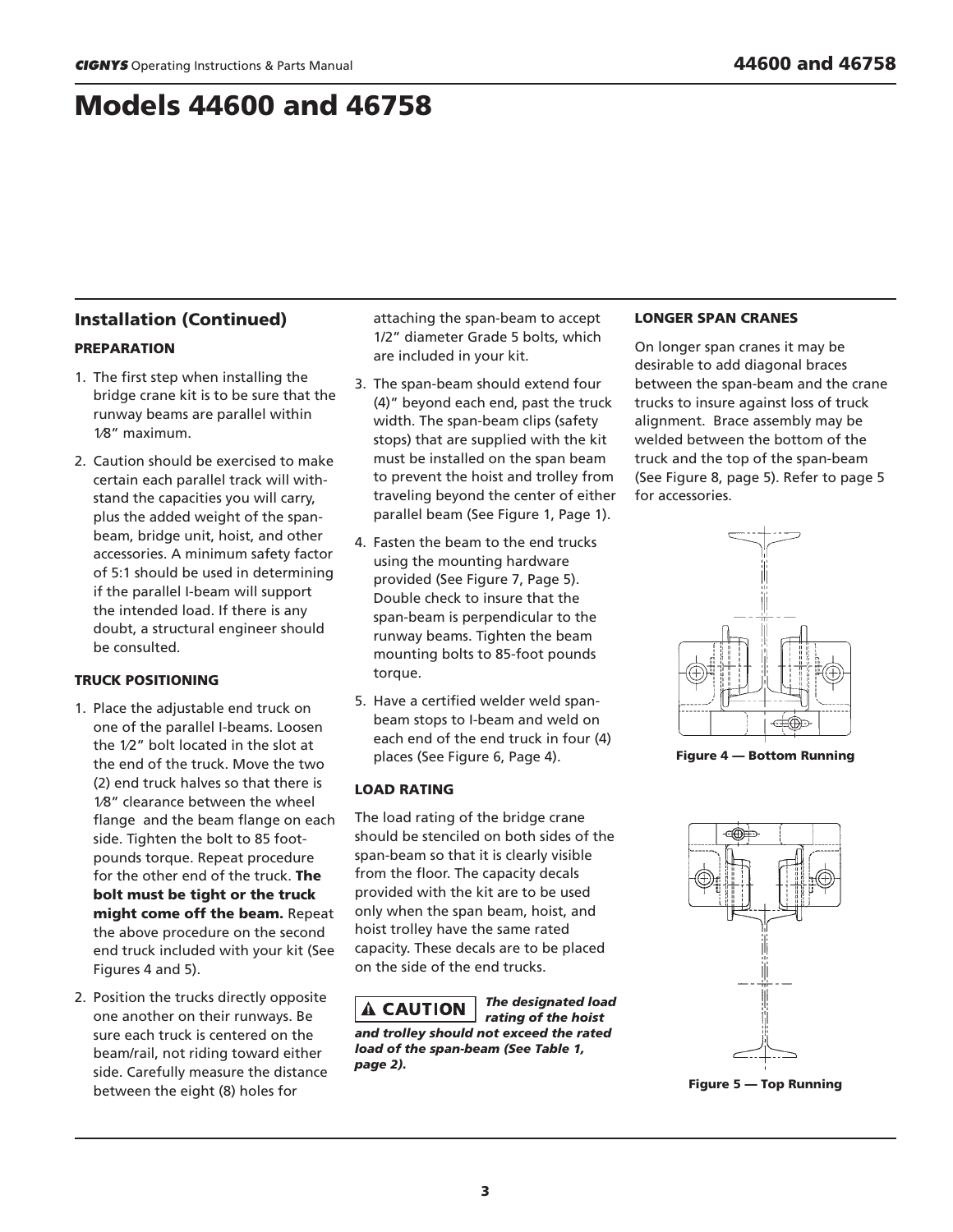## **CIGNYS Bridge Crane Kits**

#### Installation (Continued)

*The designated load* **A CAUTION** *rating of the hoist and trolley should not exceed the rated load of the span-beam (See Table 1, page 2).* 

#### **Maintenance**

#### INSPECTION OF COMPLETE **ASSEMBLY**

Before the bridge crane is put into service, the following items must be checked:

- a. Loose nuts or bolts
- b. Trolley wheel wear
- c. Loose or damaged safety stops
- d. Missing or loose retaining rings on trolley wheels
- e. Cracked welds
- f. Distorted end truck sections, beams, or any damaged parts

#### LUBRICATION

All wheel bearings are permanently lubricated and sealed. No maintenance should be required other than routine visual inspection every three (3) to six (6) months.





#### **CIGNYS** *Warranty Statement*

**CIGNYS***, a corporation duly formed and existing under the laws of the state of Michigan, hereby warrants to the original purchaser only, each new product manufactured and sold by*  **CIGNYS***, to be free from defect of material, and workmanship during normal service and use.* **CIGNYS***' obligation and liability herein shall be limited to providing a replacement product*  for any product which shall be returned by said purchaser within twelve (12) months from the date of purchase to **CIGNYS** for examination; and only after receiving **CIGNYS'** written *authorization therefore and after which said examination shall reveal the product(s) to have been defective.*

**CIGNYS** *IS NOT LIABLE FOR ANY CONSEQUENTIAL OR INCIDENTAL DAMAGES TO SUCH PURCHASER ARISING OUT OF ANY SUCH DEFECT AND PROVIDES NO OTHER WARRANTY OF FITNESS OR MERCHANTABILITY EITHER EXPRESSED OR IMPLIED.*

#### *LIMITATIONS*

This warranty shall not apply to any **CIGNYS'** product which has been repaired, modified or altered in any way or which has been subjected to negligent or careless handling or use after<br>leaving **CIGNYS'** custody and contro *purpose for which it has not been designed or intended. No one shall have the authority to modify or expand the terms of this warranty without the express written approval of a duly designated officer of* **CIGNYS***.*

*Manufactured by* **CIGNYS** *68 Williamson Street Saginaw, MI 48601 U.S.A. 989-753-1411*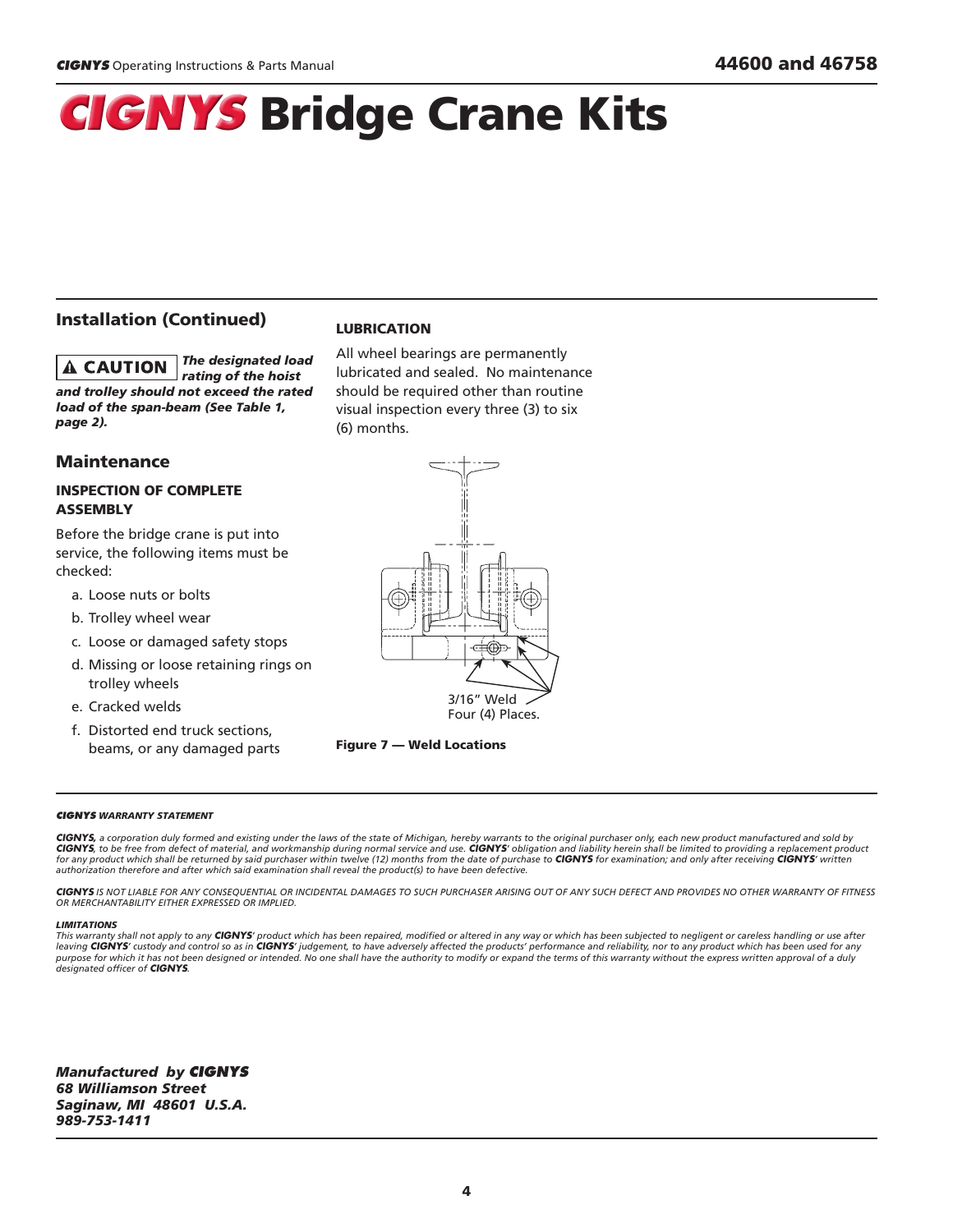## *For Replacement Parts, call 989-753-1411*

*Please provide the following information:* – Model number

– Part description and number as shown in parts list

*Address parts correspondence to:*

#### **CIGNYS**

68 Williamson Street Saginaw, MI 48601 U.S.A.



Figure 7 — Parts Illustration

#### Parts List

| Reference<br><b>Number</b> | <b>Description</b>                                          | <b>Part Number</b> | Quantity |
|----------------------------|-------------------------------------------------------------|--------------------|----------|
| 1                          | 2 Ton side angle assembly                                   | 02-044520-1        | 4        |
|                            | 3 Ton side angle assembly                                   | 02-047903          | 4        |
| 2                          | Safety stop                                                 | 02-040840          |          |
| 3                          | $\frac{1}{2}$ - 13 Hex nut                                  | 02-052331          | 8        |
| 4                          | Flat washer                                                 | 02-006620-11       | 4        |
| 5                          | $\frac{1}{2}$ - 13 x $\frac{2\frac{1}{4}}{4}$ Hex head bolt | 02-52332           | 8        |
| 6                          | $1/2$ " Lock washer                                         | GG 1/2 ML          | 8        |
| 7                          | 1/2" Tapered washer                                         | 91151A033          | 8        |
| 8                          | $\frac{3}{8}$ - 16 x 1 $\frac{1}{4}$ " Hex head bolt        | 02-052340          | 4        |
| 9                          | 2 Ton maximum capacity decal                                | 02-52045           | 2        |
|                            | 3 Ton maximum capacity decal                                | 02-52046           | 2        |

#### Accessories

*Optional (Not included with Bridge Crane Kit)*

| ltem No. | <b>Description</b>    | <b>Part Number</b> |
|----------|-----------------------|--------------------|
|          | <b>Brace Assembly</b> | 44596              |



Figure 8 — Brace Weld Locations